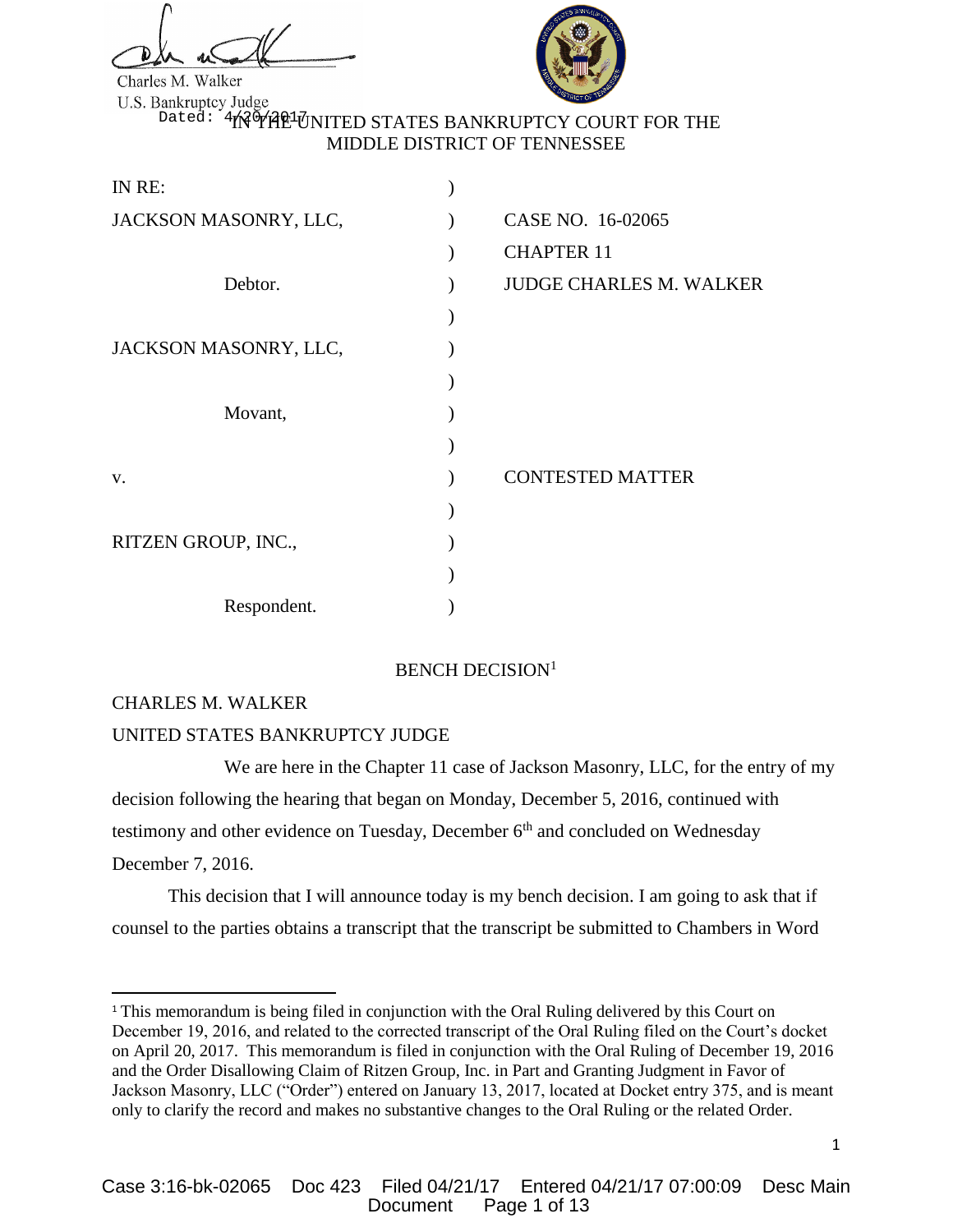format, so that we can correct inevitable problems with citation formats and other typographical errors, and then issue a corrected bench decision as the final and official version of my decision. But unless I misspeak terribly today in what I say, it is not my intention to make substantive changes to the decision that I will dictate today.

This matter is before the court as part of a consolidated hearing on the allowance of the claim of Ritzen Group, Inc. and the two adversary proceedings filed by Jackson Masonry and Ritzen, adversary proceedings 16-90263 and 16-90270, to determine if Ritzen Group ("Ritzen") has a claim against the Debtor arising out of the commercial real estate contract dispute as set forth in Ritzen's pre-petition state court lawsuit pending in Davidson County Chancery Court and stayed by the filing of this Chapter 11 proceeding.

#### **Factual Background**

The Debtor, Jackson Masonry, LLC – which I will refer to as the "Debtor" – and Ritzen Group, Inc. – which I will refer to either as "Ritzen" or "Buyer" – entered into a Real Estate Sale Contract – which I will refer to as the "Contract" on March 21, 2013, to which Debtor agreed to sell Property located at 1200 49<sup>th</sup> Ave., Nashville, Tennessee, to Ritzen. Under the Contract, Ritzen would pay the Debtor the Purchase Price of \$1,550,000 ("Purchase Price") for the property located at  $1200\,49<sup>th</sup>$  Avenue North, Nashville, Tennessee – which I will refer to hereforth as the "Property". The Contract did not contain a financing contingency clause, and provided that Ritzen was to tender the purchase price in cash at the closing of the sale of the Property ("Closing").

The Contract effective date was directly tied to the date on which Ritzen obtained rezoning of the Property from industrial restrictive zoning to multifamily district zoning. Rezoning was accomplished on March 19, 2014 and, according to the terms of the Contract, the 180-day due diligence period began immediately thereon, with Closing to take place 30 days thereafter. The Contract provided Ritzen with two options to extend the due diligence period up to 30 days in order to receive all necessary approvals and permits. Therefore, the day after the zoning change was the effective date of the Contract, with the original Closing date to be on October 15, 2014. The options in the Contract, if exercised, would mean that the absolute last day to close would be December 15, 2014.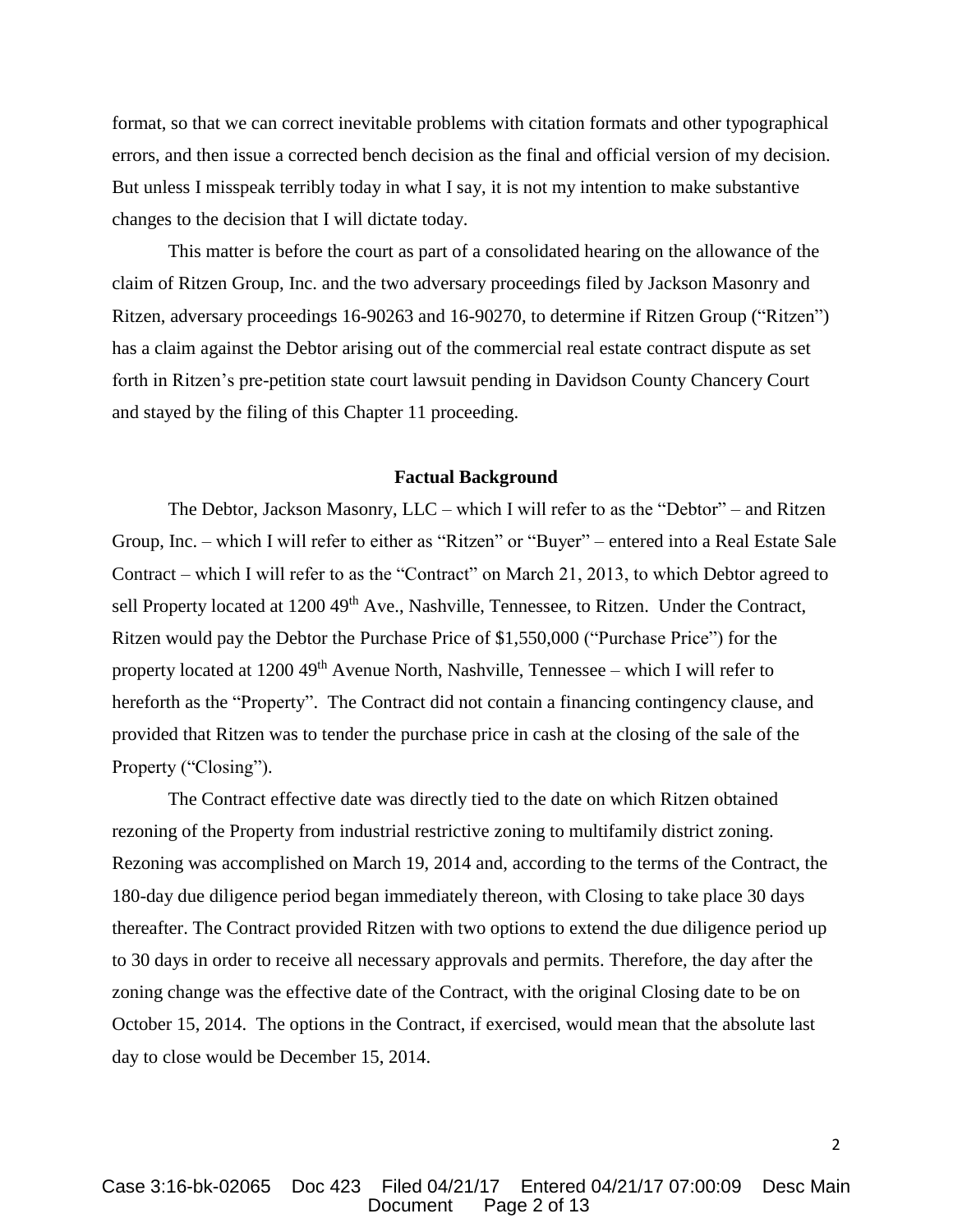Section 7 of the Contract set forth the obligations of each party at Closing. Under Section 7(b), the Debtor was to deliver certain documents at Closing, including a general warranty deed, authorization to consummate the transaction, a lien waiver affidavit, a FIRPTA certificate, a certificate regarding flood plains, an assignment of all leases and service agreements, executed estoppel certificates, a title insurance policy, an insurance certificate naming Ritzen as an additionally insured for \$2,000,000, and such other documents to effectuate the agreement.

Pursuant to Section 7(c) of the Contract, Ritzen's obligations at Closing included providing the balance due and executing any such documents or instrument necessary to effectuate the transaction.

On January 21, 2014, Keene Bartley, the closing attorney for the transaction, provided a title commitment to Ritzen that referenced certain exceptions to the title policy. Charles Morton, Ritzen's attorney, responded with a request regarding changes to the title policy as to two of the exceptions, and documentation regarding a third.

On September 8, 2014, Ritzen's attorney, Charles Morton, sent a letter to the Debtor's attorney, Tim Crenshaw, to exercise Ritzen's first 30-day option to extend the Closing date to November 15, 2014. Mr. Crenshaw responded with a request for documentation to support such an extension under the Contract terms and stating that absent the tender of the documentation, the Closing remained on October 15, 2014.

On October 7, 2014, Charles Morton requested an extension of the due diligence period in an attempt to set the Closing for December 15, 2014.

Although it appeared that the Debtor disputed Ritzen's right to extend the due diligence period and the Closing date, the Debtor continued to perform under the Contract. To that end, and in response to a December 2, 2014 letter from Ritzen's attorney, Laurence Papel, acknowledging December 15, 2014 as the date of the Closing (Exhibit 49), the Debtor indicated it was ready, willing and able to close, and confirmed the date of Closing as December 15, 2014 (Exhibit 50). Mr. Papel doubly confirmed the Closing date and stated that Ritzen would "attend the closing on December  $15^{th}$ " (Exhibit 51).

On December 12, 2014, Keene Bartley, confirming the Closing would be at 3:00 p.m. the following Monday, forwarded a round of draft closing documents to Ritzen's then-attorney,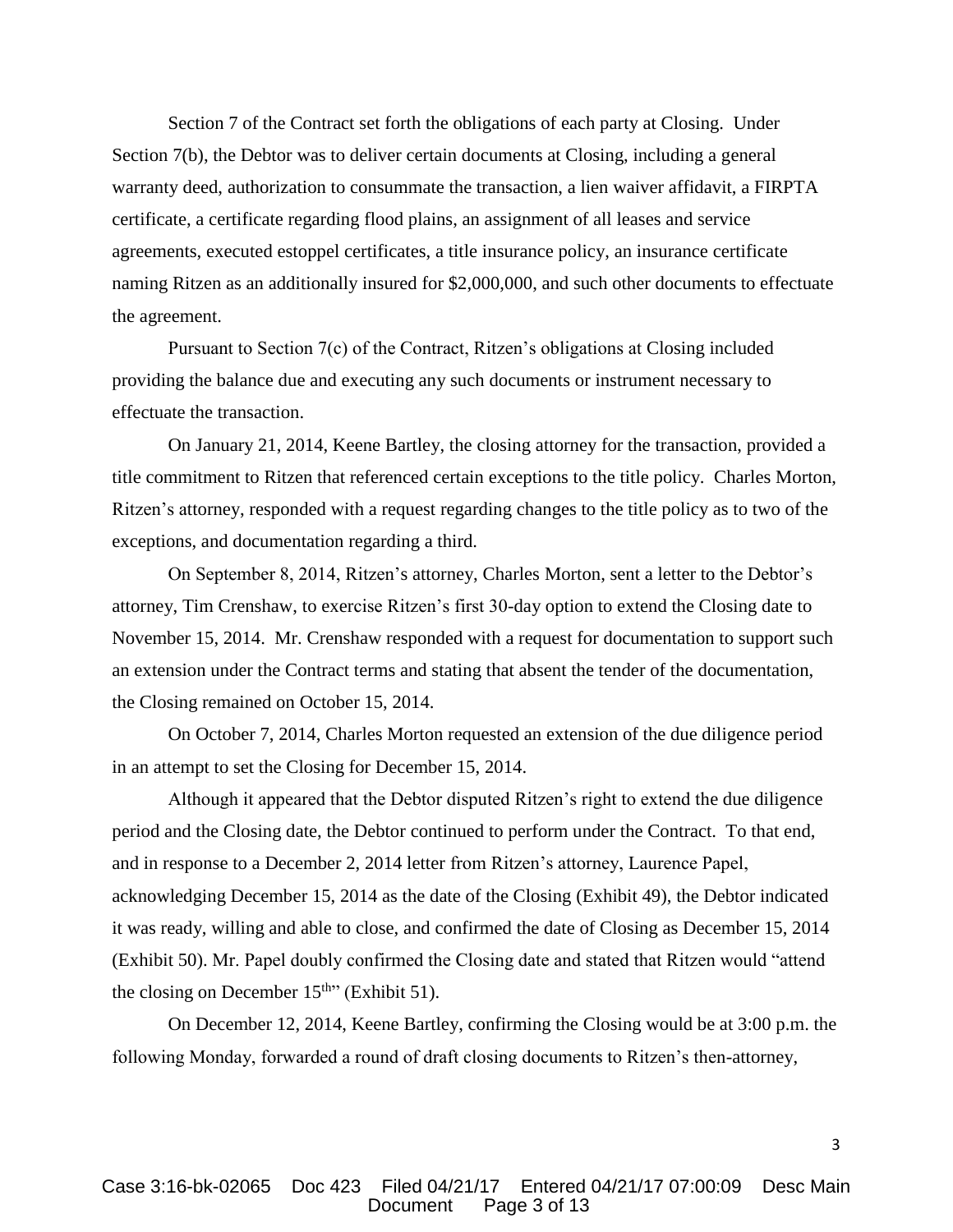Lawrence Papel. The documents included: (a) the pro-forma title policy, (b) the warranty deed, (c) the settlement statement, and (d) the flood certificate.

Upon receipt of the draft documents, Ritzen's then-attorney Mr. Lalonde, sent a letter to Mr. Crenshaw identifying missing documents from the drafts received from Keene Bartley. The missing documents were: the form Assignment Agreement (pursuant to Section 7(b)(vii) of the Contract), estoppel certificates (pursuant to Section 7(b)(viii) of the Contract), proof of insurance (pursuant to Section  $7(b)(x)$  of the Contract), a FIRPTA certificate (pursuant to Section  $7(b)(iv)$ ) of the Contract), and a corporate resolution authorizing the transaction (pursuant to Section 7(b)(iii) of the Contract). Finally, Mr. Lalonde stated that the Closing would not go forward on December 15, 2014 (Exhibit 62).

On December 14, 2014, the Debtor provided Ritzen with additional draft closing documents, including estoppel certificates, lease assignments, proof of insurance, FIRPTA, and the corporate resolution authorizing the transaction (Exhibit 66).

At 2:30 p.m. on December 15, 2014, the Debtor's representatives appeared at Mr. Bartley's office for the Closing. At that time, the Debtor was prepared to tender the remaining closing documents for final review. At approximately 3:15 p.m., Mr. Papel called Mr. Bartley and informed him that Ritzen would not be appearing at the Closing. A few minutes later, Mr. Lalonde, another representative of Ritzen, emailed Mr. Crenshaw with a copy of a letter from Community First Bank & Trust to Douglas Hale, counsel for Amber Lane Development, LLC. The letter informed that Community First had funds on hand for delivery to Amber Lane for the purchase of the Property, and these funds were available "upon confirmation of the satisfaction of several conditions relating to the closing . . . ." The conditions were not articulated in the communication (Exhibit 79). The Debtor's representatives stayed at Mr. Bartley's office to close the sale of the Property until approximately 4:30 p.m. No one from Ritzen appeared at Mr. Bartley's office at any point on December 15, 2014.

### **Applicable Legal Standards**

# Jurisdiction

Jurisdiction is proper before this court pursuant to 28 U.S.C. § 1334. This matter is a core proceeding pursuant to 28 U.S.C. § 157(b), and venue is proper under 28 U.S.C. §§ 1408 and 1409.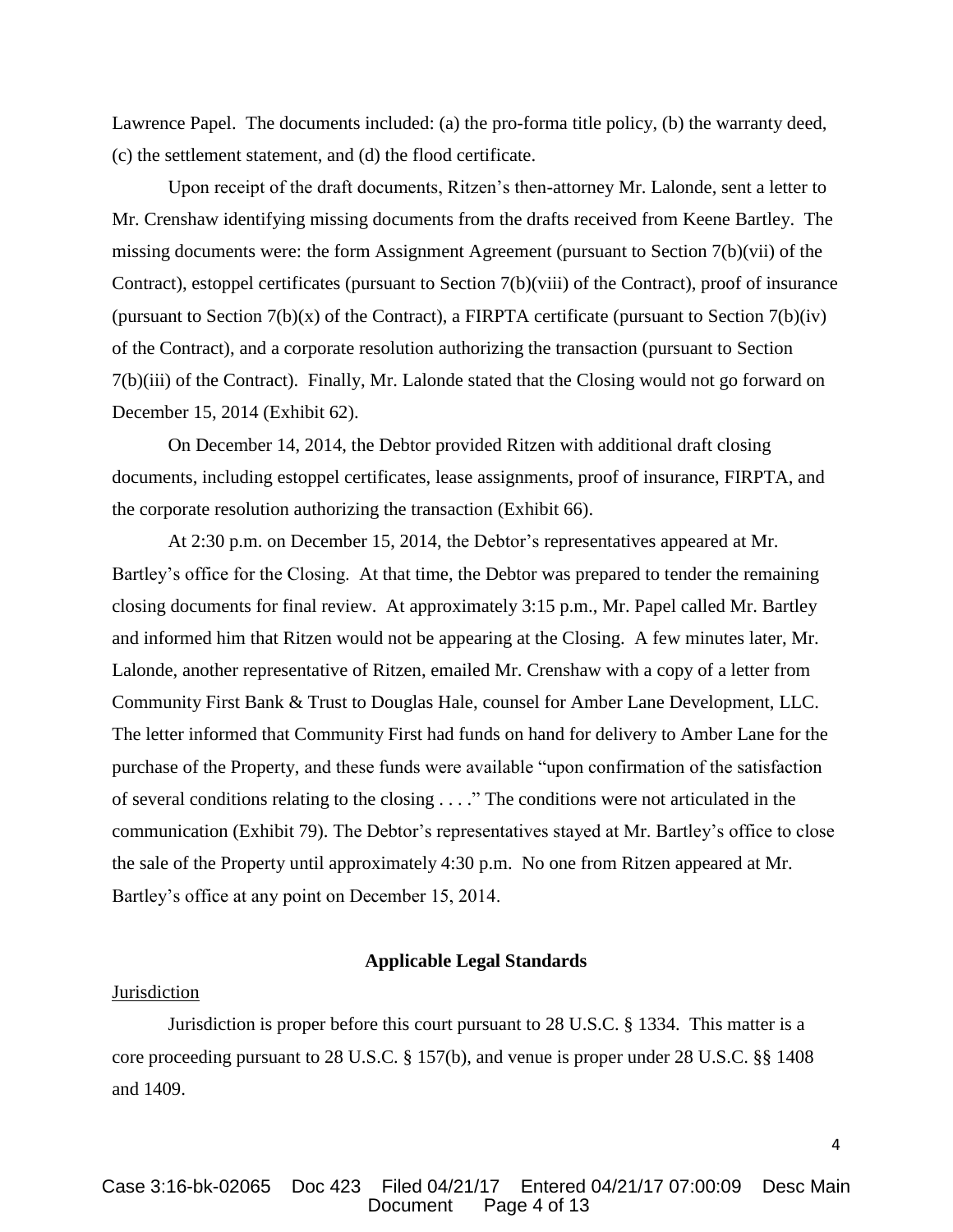# Tennessee State Law

Each party asserts a claim for breach of contract against the other. The bases for these claims sounds in state contract law, and Tennessee is the only state with an interest in this action. Therefore, application of Tennessee state law is required. *See Limor v. Weinstein & Sutton (In re SMEC, Inc.),* 160 B.R. 86 (Bankr. M.D. Tenn. 1993), *Fidelity Nat'l Title Ins. Co. of NY v. Wilhoite (In re Wilhoite),* No. 313-90099, 2013 WL 6979404 (Bankr. M.D. Tenn. Dec. 13, 2013).

#### Contract Interpretation

When called upon to interpret or construe a contract, the court must initially determine if the language of the instrument is ambiguous or contains ambiguous terms. *Planters Gin Co. v. Federal Compress & Warehouse Co., Inc.,* 78 S.W.3d 885, 890 (Tenn. 2002). If the court determines no ambiguities exist, the literal meaning of the language in the agreement controls. The court then moves to interpretation of the contract to ascertain the intentions of the parties. This is done by giving the language of the document its usual, natural, and ordinary meaning. *Adkins v. Bluegrass Estates, Inc.,* 360 S.W.3d 404 (Tenn. Ct. App. 2011) (citing *Allstate Ins. Co. v. Watson,* 195 S.W.3d 609 (Tenn. 2006)).

The parol evidence rule prohibits courts from venturing outside the four corners of an unambiguous agreement to determine the intentions of the parties. *Rogers v. First Tennessee Bank Nat'l Ass'n,* 738 S.W.2d 635 (Tenn. Ct. App. 1987).

### **Breach of Contract**

Under Tennessee state law, a plaintiff with a breach of contract claim must prove (1) the existence of an enforceable contract; (2) nonperformance amounting to breach of the contract, and (3) damages caused by the breach*. ARC LifeMed, Inc. v. AMC-Tennessee, Inc.,* 183 S.W.3d 1, 26 (Tenn. Ct. App. 2005). The parties here have stipulated that a contract between the parties did exist and that damages will be adjudicated at a separate hearing. Therefore, at this juncture, the court will focus on the second element and determine which party breached, if any, and under what terms that breach occurred.

## Implied Covenant of Good Faith and Fair Dealing

It is well-established that Tennessee "common law imposes a duty of good faith in the performance of contracts." *Dick Broadcasting Co., Inc. of Tennessee v. Oak Ridge FM, Inc.,* 395 S.W.3d 653, 660 (Tenn. 2013) (quoting *Wallace v. Nat'l Bank of Commerce,* 938 S.W.2d 684,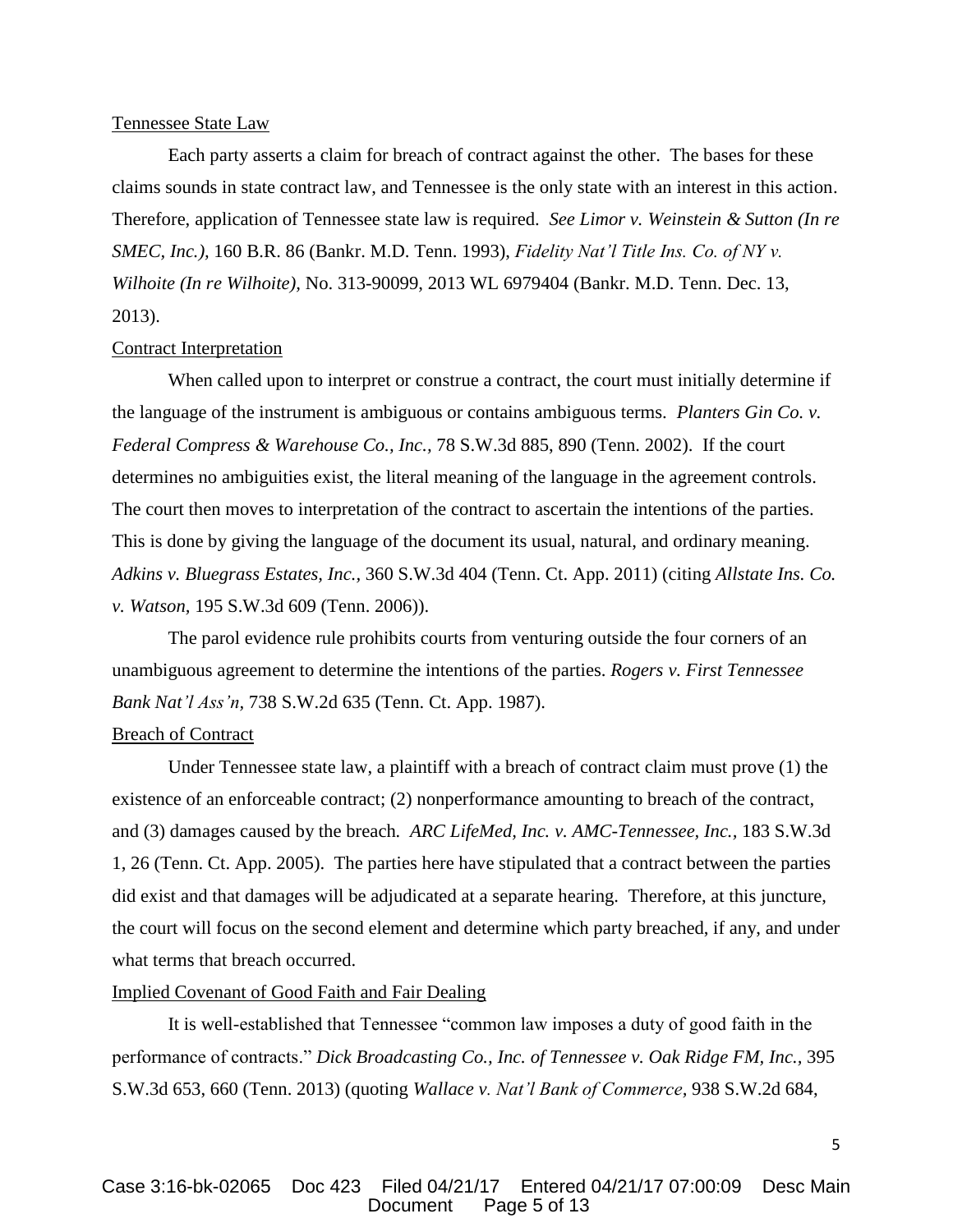686 (Tenn. 1996)). This duty is imposed in every contract, and applies to the performance and enforcement of every contract. *Id.* (citing *Lamar Advertising Co. v. By-Pass Partners,* 313 S.W.3d 779, 791 (Tenn. Ct. App. 2009)). While the purpose of the implied covenant is to honor the reasonable expectations of the contracting parties and to protect the rights of those parties, including the right to the benefit of their bargain, it does not create new rights or obligations under the contract. *Id.* citing *Goot v. Metro. Gov't of Nashville & Davidson County*, No. M2003- 02013-COA-R3-CV, 2005 WL 3031638, at \*7 (Tenn. Ct. App. Nov. 9, 2005).

### **The Evidence**

#### Witnesses

# *George Ritzen and Rogers Jackson*

On direct examination, Mr. George Ritzen and Mr. Rogers Jackson testified as to the terms of the Contract, their individual understanding of those terms, as well as their actions and reactions to events and communications between the parties from Contract execution through the Closing date.

## *George Ritzen*

Mr. Ritzen described the rezoning of the Property, as well as possible side deals, and financing options that arose during the pendency of the Contract. The Court found Mr. Ritzen's testimony to be very credible. He expressed his concerns with the deal, such as the possibility of the Property being sold out from under him, as well as his issues with the closing documents. He also testified that he hired new counsel in Laurence Papel in early November of 2014 because he thought the Debtor was "becoming difficult to deal with." Mr. Ritzen stated that he thought Mr. Crenshaw was trying to dictate the due diligence process to him in his letter of July 23, 2013 (Exhibit C), and he appeared offended by that. However, a review of the letter, and Mr. Crenshaw's testimony indicate that Mr. Crenshaw appeared to be offering assistance to Mr. Ritzen with matters typically addressed through due diligence in a transaction of this nature.

Additionally, Mr. Ritzen stated that it was his understanding that an assignment would be executed at closing, but that as of December 15, 2014 only an oral agreement with Austin Pennington, president of Amber Lane Development, existed as to the assignment. Importantly, Mr. Ritzen testified that as of the closing date of December 15, 2014, there existed no finalized funding package in a form sufficient to close the transaction with the Debtor.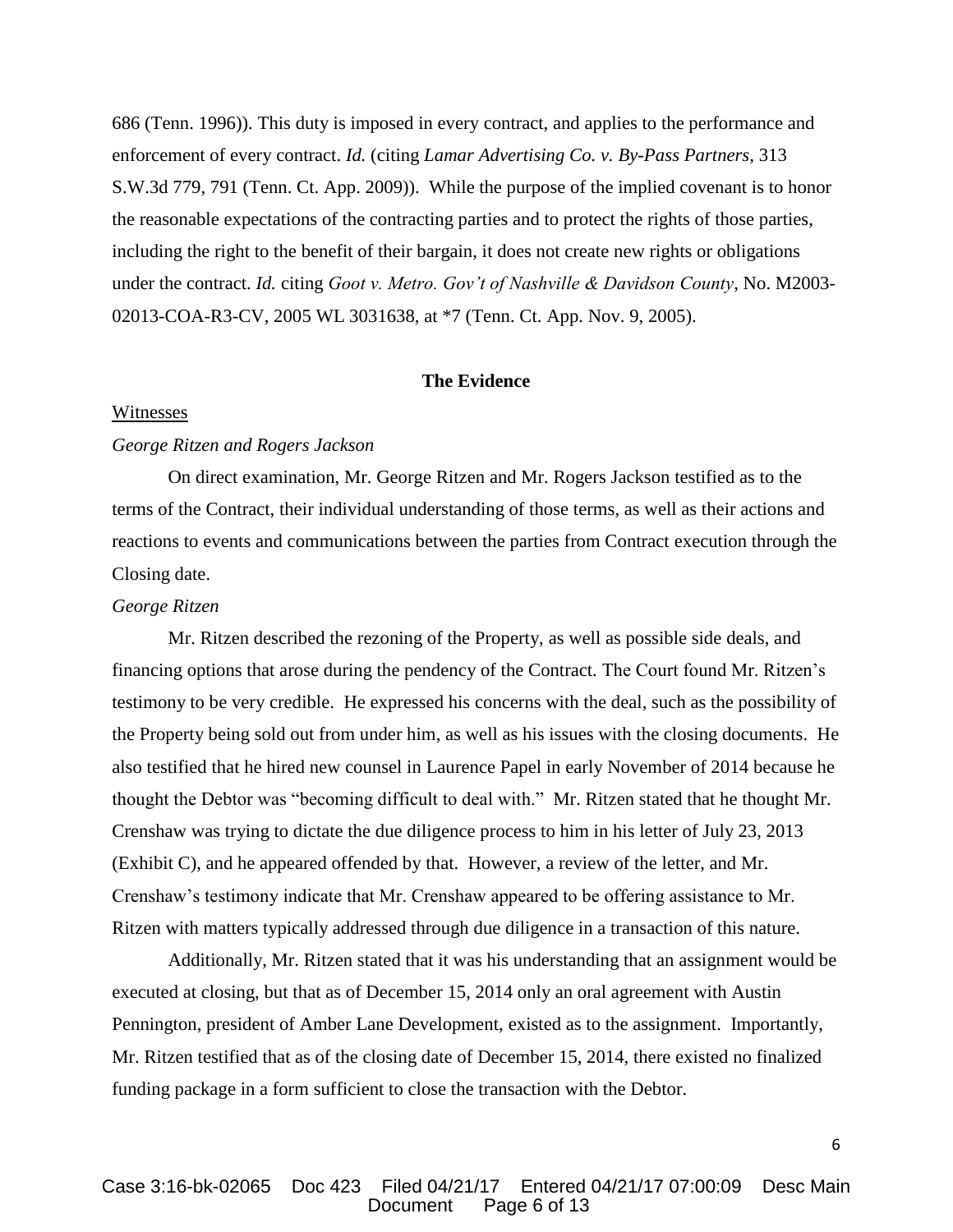# *Rogers Jackson*

Like Mr. Ritzen's testimony, the Court found Mr. Jackson's testimony to be very credible. He included an overview of the Debtor's financial situation throughout the pendency of the Contract. His statements supported his contention that he did not want a delayed closing. His company was facing a critical deadline: its line of credit was coming due in three months.

Mr. Jackson also testified about the condition of the property and the tenants, who were to vacate the Property 60 days after the Closing. As to the title on the Property, he stated there had been no adverse change to the title. He also stated that although other parties had approached him regarding the Property, he informed them that he could not talk to them while this deal was pending. Mr. Jackson's testimony was well taken and the record contains nothing to indicate he did not intend to close at all times during the pendency of the Contract.

#### *Austin Pennington*

The next witness, Mr. Pennington, perhaps the most critical witness to determine whether Ritzen was able actual fund the purchase of the property, is a long-time friend of Mr. Ritzen's. In fact, he testified that they went to kindergarten together. He took the stand to discuss the details of an assignment between Ritzen and Pennington's development company, Amber Lane Development. Mr. Pennington was called to give the details of and verify the funding that would make the Closing on December 15, 2014 possible. Mr. Pennington's testimony did not meet the mark and lacked credibility. His description of the funding agreement with his step-father, Burton Keene, was sketchy to say the least. There was no clarity as to how the funding through the assignment would work, whether it was cash with a deed of trust, or financed with a guarantee. Was it a first position or second position situation? What was his step-father's interest in the Property after he funded the assignment? These are questions that remained after his testimony, even though he was questioned on direct and cross as to these details.

The two things Mr. Pennington was clear about were: (1) he would not fund the transaction through an assignment unless his name was on the title, and (2) as of the Closing, there was no executed written assignment agreement with Ritzen on behalf of his company or himself personally sufficient to provide that funding. Mr. Pennington presented little more than a hypothetical description of what might have been or could have been under circumstances that did not actually exist. His testimony lacked any convincing detail regarding a funding arrangement that could have really closed on December 15, 2014, with a specific identified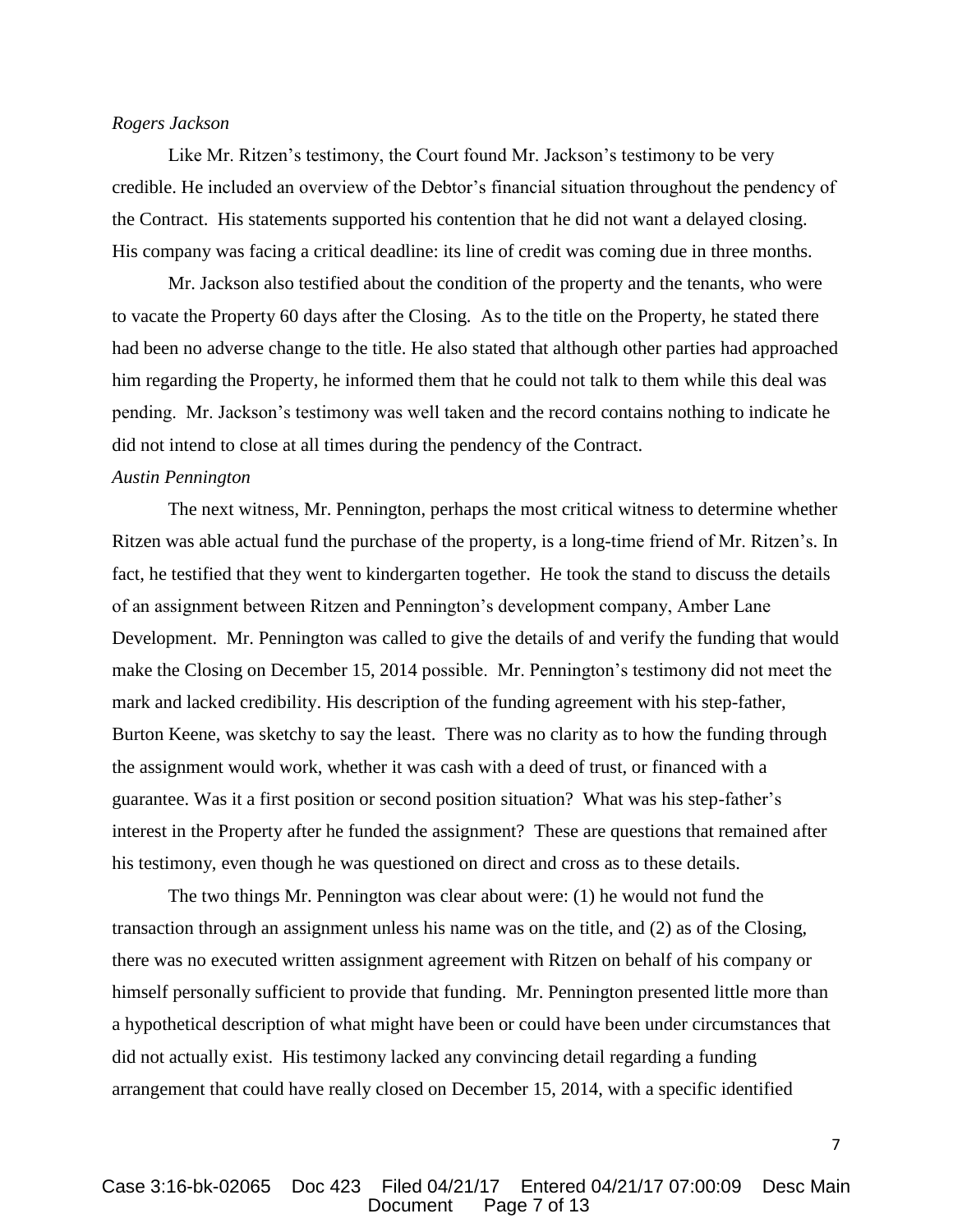owner and a concrete method of financing. Ultimately, his testimony proved nothing more than that his step-father had the financial wherewithal to do a similar deal if his step-father had actually chosen to do so – not that Ritzen could have closed this particular deal on December 15, 2014. Taken as a whole, the Court found Mr. Pennington's testimony to lack credibility on the crucial question of Ritzen's ability to close.

### *Lori Bradley*

Next, Ms. Bradley testified as to her actions in obtaining the required lease assignments and estoppel certificates. Her testimony was wholly credible and there is nothing in the record to contradict that she had obtained fully executed lease assignments and estoppel agreements pursuant to the Contract requirements by the Closing date on December 15, 2014.

### *Laurence Papel*

Mr. Papel was the attorney hired by Ritzen in November 2014. He stated he was hired because Ritzen was worried the Debtor was not going to close the transaction. Mr. Papel testified as to his efforts on behalf of Ritzen to finalize an assignment and obtain funding in order to meet the December 15, 2014 Closing deadline. Although Mr. Papel insisted that a "closing" means money and documents flow, and does not mean people sit around a table, his letter of December 4, 2014 to Mr. Crenshaw (Exhibit 51) confirming the December 15, 2014 Closing date and stating Ritzen would "prepare for and attend a closing on December 15, 2014" contradicted his definition of "closing" in this case.

### *G. Miller Hogan*

Mr. Hogan testified as an expert witness on behalf of Ritzen. Although Mr. Hogan was held out as an expert in commercial real estate transactions in the Nashville area, that could be said about the next five witnesses in this trial. Mr. Hogan's task was to clarify for the Court the "norm" for these types of contracts and transactions in Nashville. However, Mr. Hogan had not even reviewed the most recent documents tendered prior to the Closing, and he offered no testimony and no opinion in his report as to the state of the settlement statement, estoppel certificates, insurance certificates, lease assignments, FIRPTA certificate, and the flood plan certification. Although certainly a credible witness, his testimony did little to assist the Court and was no more "expert" than the experienced real estate attorneys who testified and who were part of the actual transaction.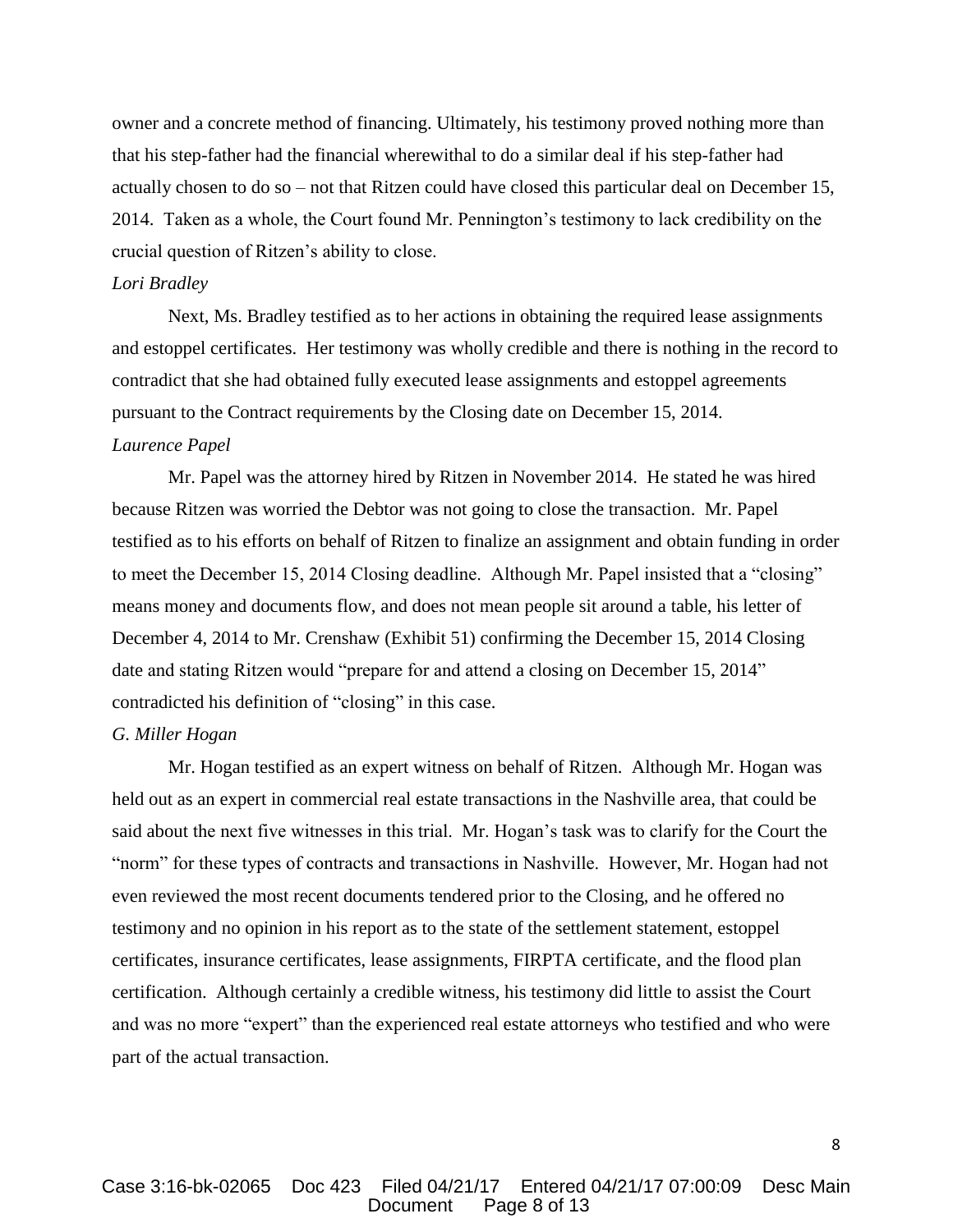### *Michael Franks and Douglas Hale*

Mr. Franks and Mr. Hale testified as to the assignment agreement between Ritzen and Amber Lane.

### *Michael Franks*

Mr. Franks is Vice-President of Commercial Lending for Community First Bank and Trust. Mr. Franks' testimony was that funds were available for transfer and he had authority to release those funds from Burton Keene's account on the date of Closing. He also stated that there was no loan from Community First Bank and he could not speak as to any other funding source.

### *Douglas Hale*

Mr. Hale is a partner in the law firm of Hale and Hale and represented Austin Pennington as to the assignment between Ritzen and Amber Lane Development. He testified as to his understanding of the assignment agreement and what was to occur at the Closing. He stated that it was his experience that if a party holding an assignment was to take title at a real estate closing, the party charged with preparing the closing documents would need to be made aware of those details in order to finalize the documents. He also stated that the assignment read as to be executed prior to the Closing. A redline and a closing version of the assignment agreement was circulated at 12:17 p.m. on December 15, 2014. He did not expect Mr. Pennington to sign these documents because they did not have the required attachments, namely the note and deed of trust referenced in the agreement. He stated that it would not have been unusual for him to require some form of assurance from Community First Bank regarding the funds on deposit, and the letter provided on December 15, 2014 would put his client in a position to be ready, willing, and able to finalize the assignment agreement.

# *Keene Bartley*

Mr. Bartley was the Closing attorney on the transaction at issue here. Mr. Bartley testified that he considered the documents circulated prior to Closing to be in a condition such that they could be updated at Closing with information regarding any assignment and funding of that assignment. In his opinion, there appeared to have been no adverse changes to the title. He had blocked off a few hours for the Closing in order to have time to make all necessary changes to the documents. Importantly, Mr. Bartley credibly testified that when he spoke to Mr. Papel on December 15, 2014, Mr. Papel did in fact ask for another extension and mentioned that Ritzen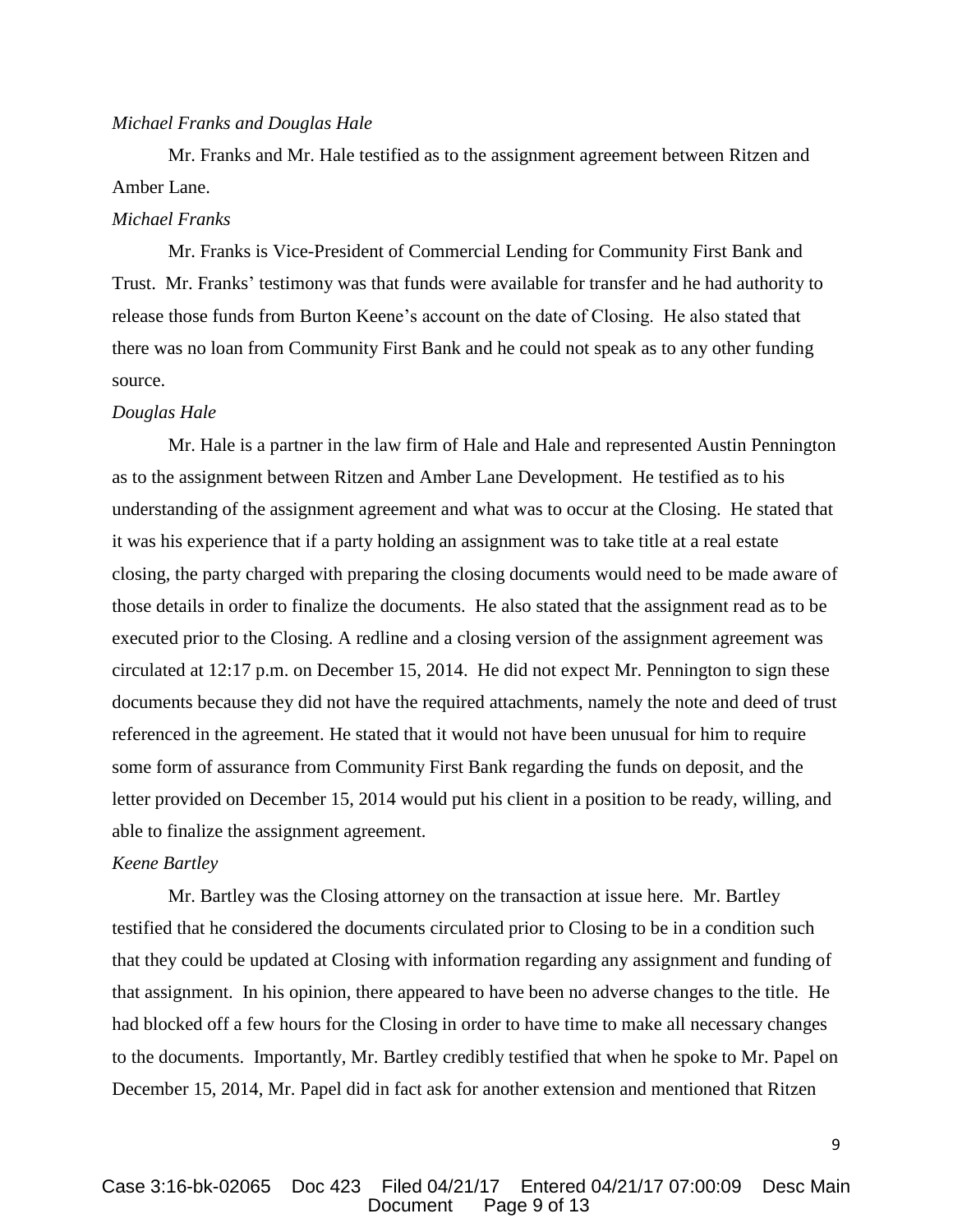was now talking to Capstar Bank seeking funding. Based on Mr. Bartley's uncontroverted testimony, which the Court finds credible since Mr. Papel was available at trial to contradict such statements regarding the nature of the conversation, the inference that can be drawn from the December 15<sup>th</sup> conversation between Mr. Bartley and Mr. Papel is that Ritzen was not in a position to close or else no extension would have been requested by Mr. Papel.

# *James Crenshaw*

Mr. Crenshaw represented the Debtor in this transaction and provided information as to interaction with Ritzen regarding the requested extensions, the status of the insurance on the property required by the Contract, the progressive condition of the Closing documents, and the events of December 15, 2014. Mr. Crenshaw attested to Ritzen's request for an extension on December 15, 2014 and the mention of Capstar Bank as the latest financial institution from which Ritzen was seeking funding for the transaction.

# *Chris Lalonde*

Mr. Lalonde represented Ritzen and was unavailable to testify. His deposition was read into the record. His statements were as to the condition of the Closing documents. Mr. Lalonde's stated that the Closing documents were transmitted in portable document format (PDF) rendering them unmodifiable. He also stated that he had requested a Housing and Urban Development Form 1, but that was typically only used in residential real estate transactions. His statements regarding the funding included that the funds were available for transfer and that the 3:00 p.m. Closing time made it impossible to wire funds for the Closing timely.

# The Closing Documents

The condition of the Closing documents, and that condition that existed at the time they were tendered for review prior to Closing, are material and dispositive issues when determining breach on the part of the Debtor. The Contract called for the Debtor to tender nine documents at Closing. Ritzen has taken issue with seven of those documents and argued that the condition of these documents prevented the Closing from going forward, therefore, the Debtor breached. The seven documents at issue are:

- 1) The warranty deed the defects alleged in the warranty deed are:
	- a. Typographical errors;
	- b. Incorrectly identified Ritzen as the new owner and not Amber Lane;
	- c. The derivation clause mentioned a subsequent conveyance of the Property; and

# Case 3:16-bk-02065 Doc 423 Filed 04/21/17 Entered 04/21/17 07:00:09 Desc Main Document Page 10 of 13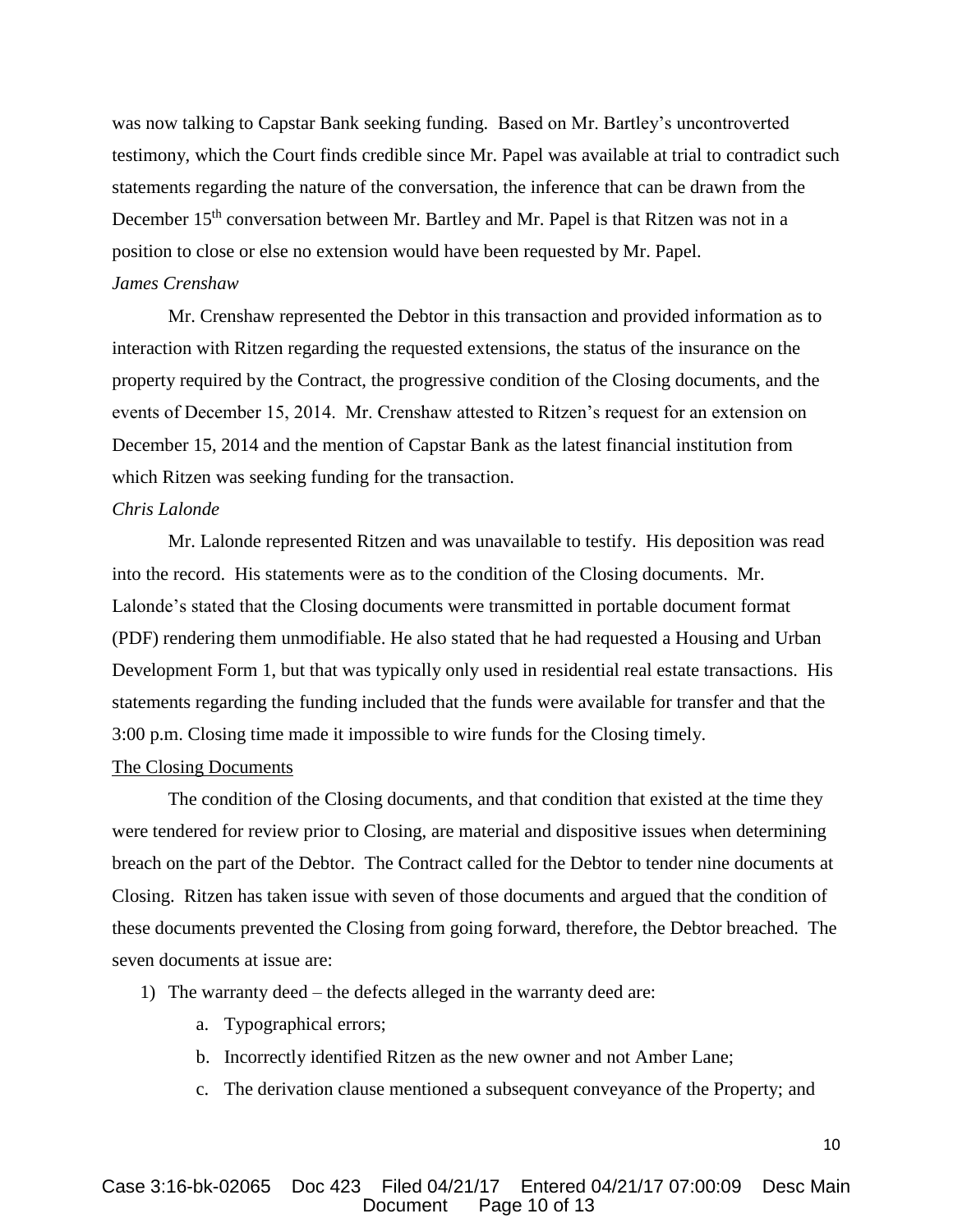- d. Certain warranty language was missing;
- 2) The owner's lien waiver affidavit is alleged to be defective in that it incorrectly states there are no leases on the Property;
- 3) The flood plain certificate is alleged to be defective in that it incorrectly identifies Mr. Bartley's firm as the lender;
- 4) The assignment of leases was a blank form;
- 5) The executed estoppel certificates consisted of a blank form;
- 6) The title insurance policy contained certain exceptions from coverage that Ritzen requested be removed;
- 7) The liability insurance policy had umbrella liability in the amount of \$5,000,000 per occurrence and was set to expire on January 1, 2015.

# **Conclusion**

Despite over 20 hours of argument and witness testimony, this is actually a very straightforward matter. Clearing away all of the smoke and mirrors, it boils down to, under the terms of the Contract, who performed at the Closing of this commercial real estate transaction.

The language and terms of the Contract were clear and unambiguous. The responsibilities of the parties were distinctly set out, and there is no dispute as to the Closing date. Both parties presented evidence to establish the Closing date as December 15, 2014. Both parties presented evidence establishing that the Debtor was to tender certain documents sufficient to accomplish Closing of the transaction. Although Ritzen argued that the tender was implied in the Contract to be prior to the Closing, the court finds that the terms of the Contract clearly called for tender at Closing. Moreover, the pre-closing condition of the documents was such that it did not impair Ritzen's performance and did not prevent the Closing from moving forward on December 15, 2014. Mr. Bartley, the closing attorney, testified that he had set aside time for the Closing on December 15, 2014 sufficient to make the routine adjustments to the documents. The complained-of insufficiencies in those documents are not fatal to the Closing of the transaction. They could have been corrected with minor adjustments given the relative simplicity of the documents.

Documents are adjusted at Closing as a matter of course and this transaction was no exception. With the wealth of experience of the attorneys involved on both sides of this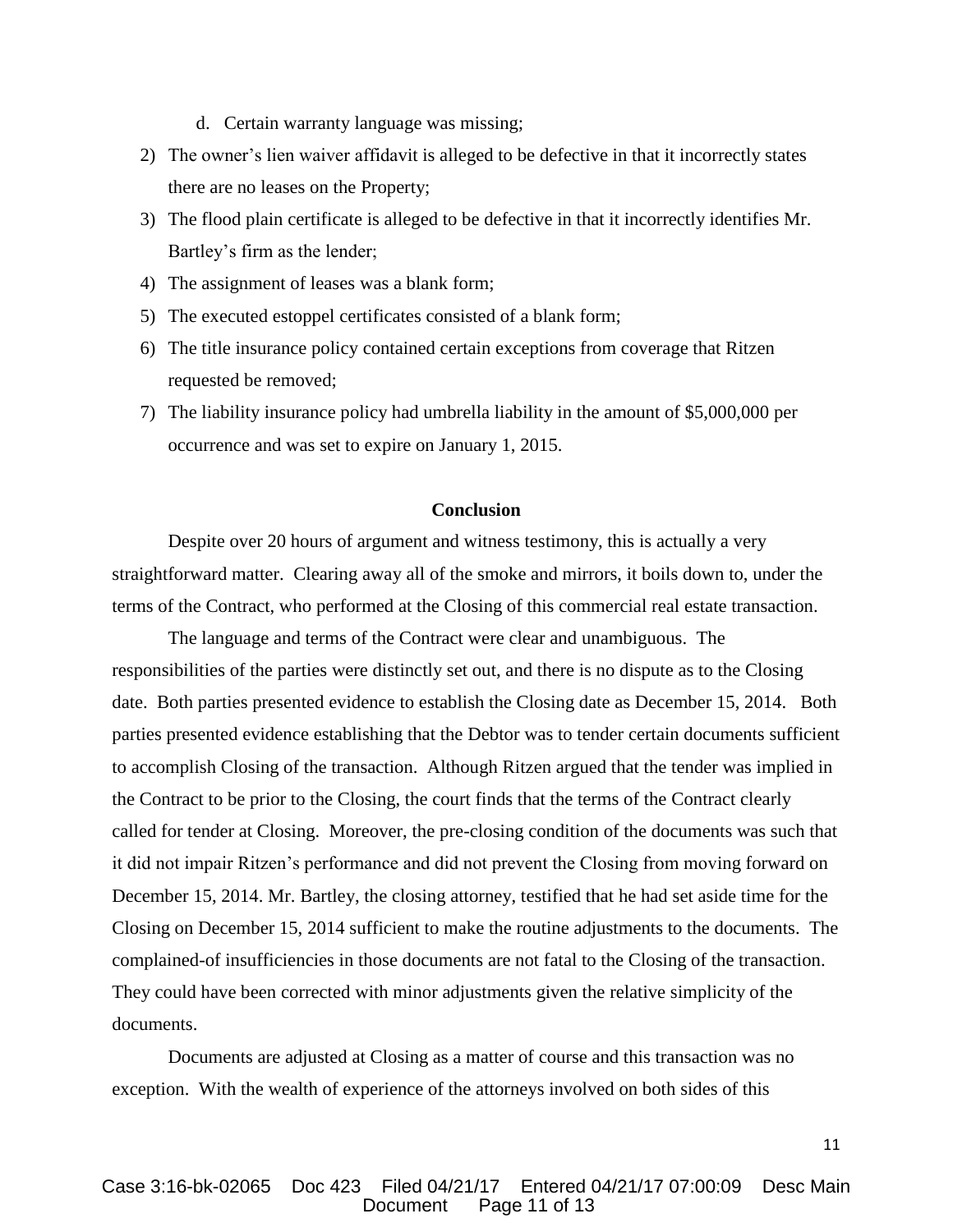transaction, it is impossible to believe that, with both sides at the Closing table or engaged in meaningful dialogue on the phone or by electronic communication on the day of closing, that the necessary changes could not have been accomplished with minimal effort. Debtor's deficiencies were relatively easy to correct, were not commercially unreasonable and within the scope of what a reasonable person would expect to handle to finalize the deal at closing, and overall simply did not rise to the level of a material breach.

There was a lot of reference to "ready, willing, and able" with regard to both parties to this transaction. I don't think the willing part is in question. The Debtor needed to close because they had a significant financial hardship. Ritzen wanted to close because they had invested a significant amount of time, energy, and money into this transaction. It appears from the evidence presented that both parties wanted the transaction to close, and acted in good faith toward that end. It's the "ready" and "able" that is at issue here.

What does "ready" mean in the context of closing this real estate transaction? "Ready" means prepared. Prepared to conduct the transaction. All the ducks are in a row, so to speak.

"Able" means prepared to pull the trigger. In this instance, prepared to tender documents and funds. The Debtor was prepared to tender the documents, but Ritzen was not prepared to tender funds. Ritzen's funding witness, Mr. Pennington, could not articulate basic points of the assignment or the Contract, let alone make any definitive statement regarding the status of funding on the date of the Closing. Ritzen's counsel, Mr. Papel testified that Ritzen did not have to physically show up to the Closing, but his letter of December 4, 2014 contradicts that statement and establishes the understanding that Ritzen had to literally bring money to the Closing table. Nothing in the record establishes Ritzen's ability to perform its responsibilities under the terms of the Contract on the Closing date: specifically, Ritzen could not and did not fund the transaction. In contrast to Debtor's deficiencies related to the documents that were tendered, which were easily correctable, Ritzen's deficiency – the ability to fund – was at the heart of the deal, was an absolute prerequisite to closing on the specified date, and did indeed rise to the level of being a material breach. The evidence including Ritzen's failure to attend the Closing at the agreed time and place supports this conclusion.

The Debtor's performance on the date of Closing indicates a readiness and ability to Close. The Debtor appeared at the agreed time and place for Closing with documents sufficient to accomplish the Closing. Although a great deal of time was spent during the hearing